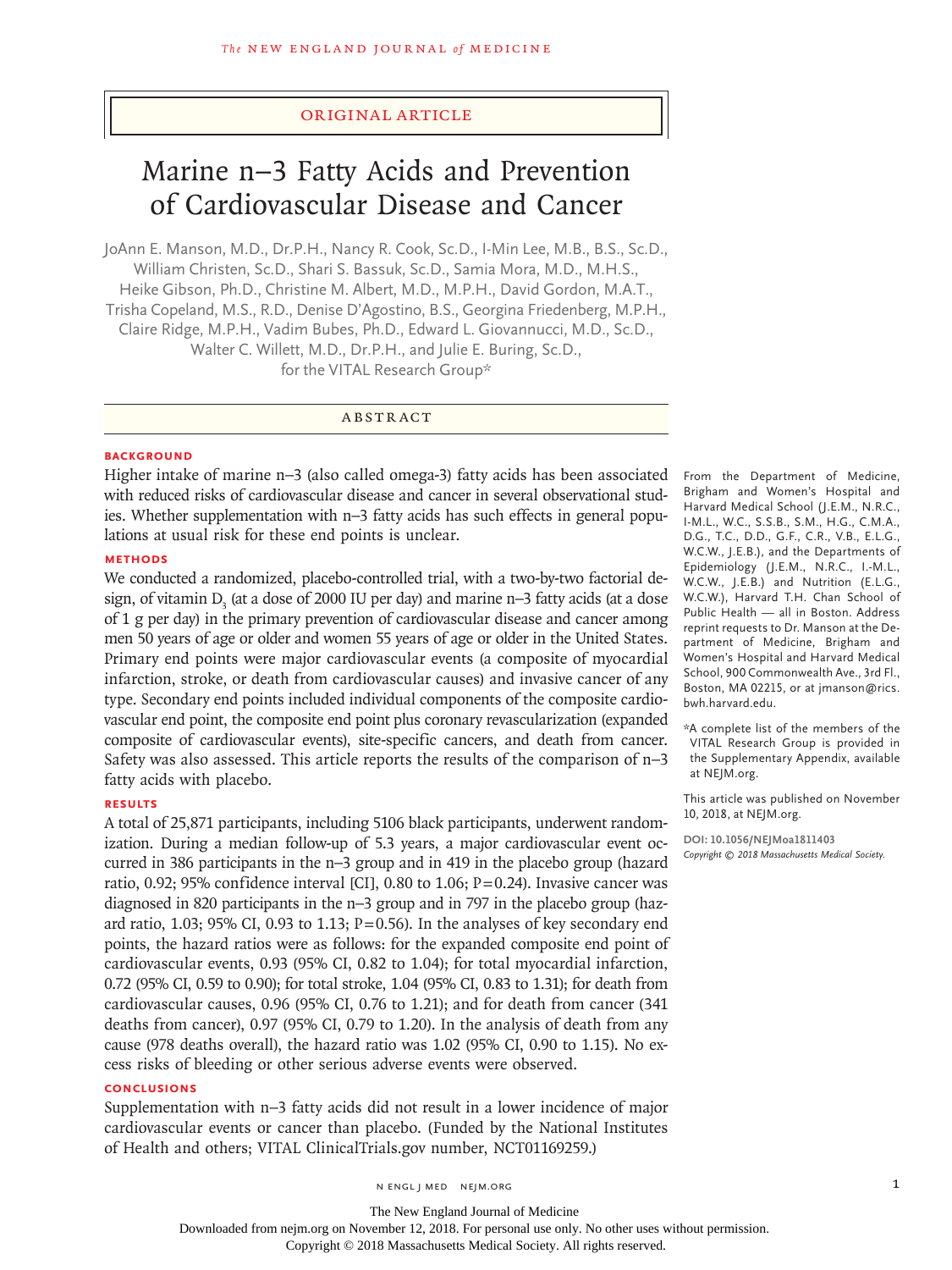MARINE-DERIVED LONG-CHAIN N−3<br>(also called omega-3) fatty acids have<br>shown promise for the primary preven-<br>tion of cardiovascular disease in studies in ani-(also called omega-3) fatty acids have shown promise for the primary prevention of cardiovascular disease in studies in animals; in small, randomized trials designed with intermediate cardiovascular end points; and in observational epidemiologic investigations.<sup>1</sup> However, midsize-to-large trials testing the effect of n−3 fatty acid supplements on clinical cardiovascular outcomes in the context of secondary prevention or high-risk populations have shown inconsistent results. $1,2$  There is a paucity of data from large trials of n−3 supplements for the primary prevention of cardiovascular disease in a general population selected only on the basis of age and not on the basis of cardiovascular risk factors such as diabetes or dyslipidemia. Data from studies of n−3 fatty acids and cancer risk have also been inconsistent.<sup>3</sup> Given the popularity of fish oil as a strategy to reduce the incidence of chronic disease,<sup>4</sup> clarifying the relation between supplemental n−3 fatty acids and risks of cardiovascular disease and cancer and obtaining more-definitive data on the benefit–risk balance of these supplements is a high priority. The Vitamin D and Omega-3 Trial (VITAL) was conducted to address these knowledge gaps in a diverse U.S. cohort.

#### Methods

#### **Trial Design and Oversight**

We conducted this randomized, double-blind, placebo-controlled trial, with a two-by-two factorial design, to test the benefits and risks of supplementation with vitamin  $D_3$  (at a dose of 2000 IU per day) and n−3 fatty acids (1 g per day as a fish-oil capsule containing 840 mg of n−3 fatty acids, including 460 mg of eicosapentaenoic acid [EPA] and 380 mg of docosahexaenoic acid [DHA]) in the primary prevention of cardiovascular disease and cancer among men 50 years of age or older and women 55 years of age or older in the United States. The dose of n−3 fatty acids chosen was the one recommended by the American Heart Association for cardioprotection<sup>5</sup> and shown to be beneficial in a secondary prevention population.<sup>6</sup> The results are presented in two articles, with details of the full trial design provided in the accompanying article containing the vitamin  $D$  data,<sup>7</sup> in the Supplementary Appendix (available with the full text of this article

at NEJM.org), and in articles that have been published previously.8,9 The protocol is available at NEJM.org.

Questionnaires were used at baseline to collect data on clinical and lifestyle risk factors and included a dietary questionnaire that ascertained participant-reported intake of fish and other foods. Annual questionnaires assessed adherence to and potential side effects of the randomized trial interventions, the development of major illnesses, and risk-factor updates. Blood samples were obtained at baseline from all willing participants and were assayed for the plasma n−3 index (EPA plus DHA as a percentage of total fatty acids $10$ ) by Quest Diagnostics with the use of liquid chromatography–tandem mass spectrometry.

The National Institutes of Health, the sponsors of the trial, had a collaborative role in the design and conduct of the trial. Final decisions regarding the data collection, management, and analysis, the review and approval of the manuscript, and the decision to submit the manuscript for publication resided with trial investigators and the trial research group. The trial was approved by the institutional review board of Partners HealthCare– Brigham and Women's Hospital, and the trial agents have received Investigational New Drug approval from the Food and Drug Administration. Pharmavite donated vitamin D and Pronova Bio-Pharma and BASF donated fish oil (Omacor); the companies also donated matching placebos and packaging in the form of calendar packs. Quest Diagnostics measured the plasma n−3 index at no cost to the trial. None of the donating companies had any role in the trial design or conduct, the data collection or analysis, or the manuscript preparation or review. The first three authors and the last author had full access to all the trial data and vouch for the completeness and accuracy of the data, for the accuracy of the data analyses, and for the fidelity of the trial to the protocol. All the participants provided written informed consent before enrollment in the trial.

#### **Trial End Points**

The primary end points were major cardiovascular events (composite of myocardial infarction, stroke, and death from cardiovascular causes) and invasive cancer of any type. Secondary cardiovascular end points were major cardiovascular events plus coronary revascularization (percutaneous coronary intervention [PCI] or coronary-artery bypass

Downloaded from nejm.org on November 12, 2018. For personal use only. No other uses without permission.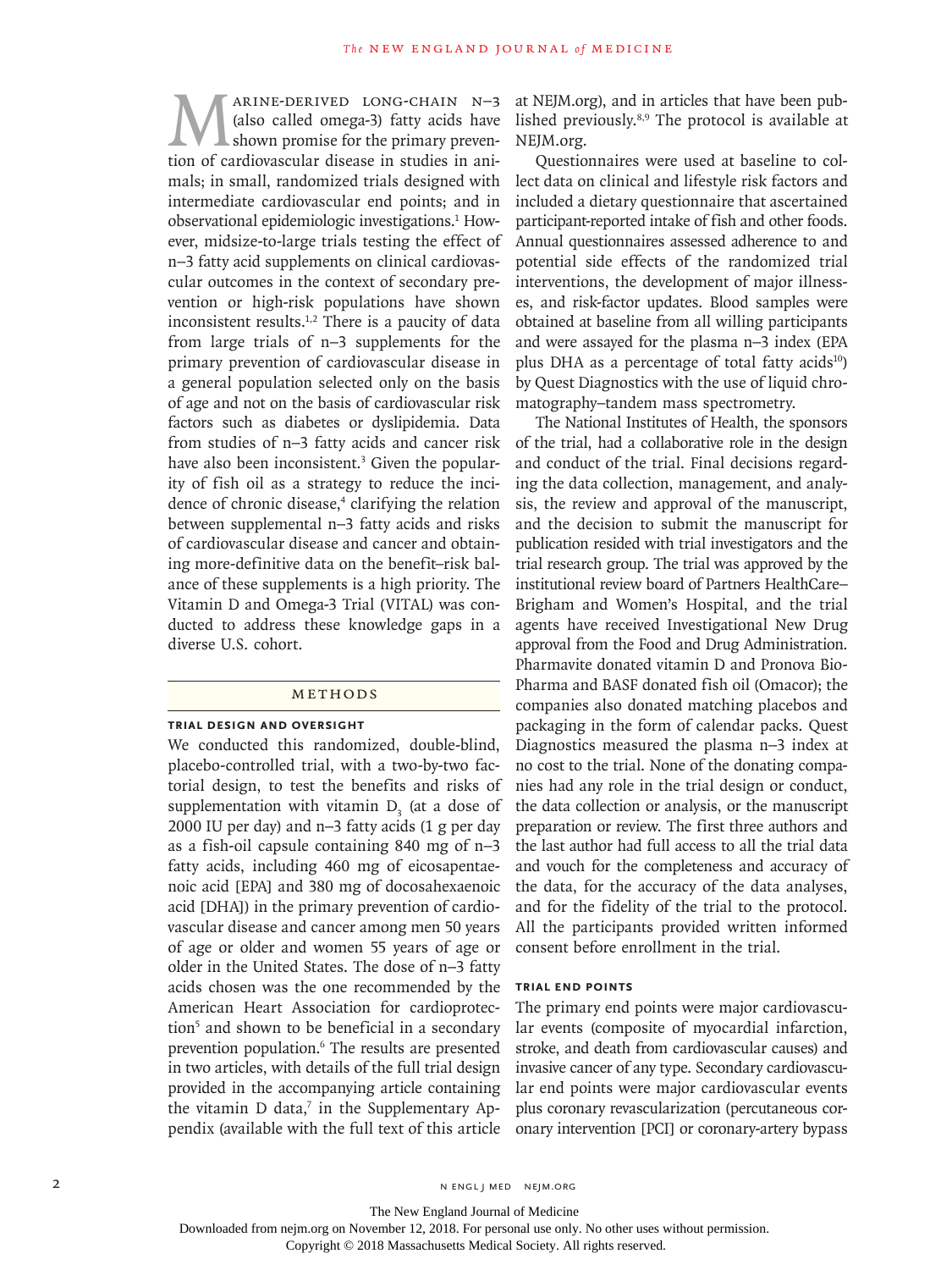grafting [CABG]) and individual components of the primary end point. Secondary cancer end points were colorectal, breast, and prostate cancers during the trial period and death from cancer. Medical records of the participants who had any of the end points were reviewed by an end-points committee of physicians who were unaware of the trial-group assignments. Myocardial infarction and stroke were confirmed with the use of established criteria.11,12 Cancer was confirmed by histologic or cytologic data.<sup>13</sup> Additional details regarding end-point confirmation are provided in the accompanying article $7$  and in the Supplementary Appendix.

## **Statistical Analysis**

Analyses of the effects of the n−3 fatty acid intervention were based on the intention-to-treat principle, as described in the accompanying article on vitamin D supplementation.<sup>7</sup> Primary analyses were based on Cox proportional-hazards models that were controlled for age, sex, and randomization group in the vitamin D portion of the trial (vitamin D group or placebo group).

Possible variations in n−3 treatment effects according to age, sex, baseline cardiovascular risk factors, baseline dietary fish intake and plasma n−3 index, and concurrent randomization to the vitamin D group were specified a priori. Because vitamin D was also studied, the effects in racial or ethnic groups were of interest. Aspirin use and statin use were additional stratification variables. There was no control for multiple hypothesis testing, and no formal adjustment was made to the P values or confidence intervals. Thus, the results regarding exploratory end points and subgroups should be interpreted with caution. Additional details regarding the statistical analyses are provided in the Supplementary Appendix.

#### Results

## **Trial Participants**

Randomization to receive n−3 fatty acids, vitamin D, both active agents, or both placebos took place from November 2011 through March 2014. The trial intervention ceased as planned on December 31, 2017, which yielded a median followup of 5.3 years (range, 3.8 to 6.1). Figure S1 in the Supplementary Appendix shows the enrollment, randomization, and follow-up of the participants.

The characteristics of the trial participants at

baseline are shown in Table 1, and in Table S1 in the Supplementary Appendix. Of the 25,871 participants, 51% were women. The mean age of the participants was 67.1 years. The cohort was racially diverse and included 5106 black participants (20.2% of the 25,304 participants with data on race and ethnic group). The characteristics were balanced between the two groups. The rate of response to the questionnaire averaged 93.1%, and rates of adherence to the trial regimen that were reported by the participants (percentage of participants who took at least two thirds of the trial capsules) in the n−3 group averaged 81.6% and in the placebo group averaged 81.5% over 5 years of follow-up (Table S2 in the Supplementary Appendix). The prevalence of outside use of fish-oil supplements was below 3.5% in each group throughout follow-up.

Blood samples were obtained at baseline from 16,956 of 25,871 participants (65.5%). Among the 15,535 participants (60.0%) who had blood samples at baseline that could be analyzed, the mean (±SD) plasma n−3 index was 2.7±0.9% in each group. Among the 1583 participants who also provided a blood sample at 1 year that could be analyzed, the mean n−3 index rose to 4.1% (increase of 54.7%) in the n−3 group and changed by less than 2% in the placebo group. There was no interaction between the two active treatments in the two-by-two factorial trial design. The outcomes regarding vitamin D supplementation are presented in the accompanying article.<sup>7</sup>

#### **Cardiovascular Disease**

During follow-up, there were 805 major cardiovascular events, with events in 386 participants in the n−3 group and in 419 in the placebo group (hazard ratio, 0.92; 95% confidence interval [CI], 0.80 to 1.06;  $P=0.24$ ) (Table 2). In the analyses of prespecified secondary cardiovascular end points, the hazard ratios were as follows: for total myocardial infarction, 0.72 (95% CI, 0.59 to 0.90); for death from cardiovascular causes, 0.96 (95% CI, 0.76 to 1.21); for total stroke, 1.04 (95% CI, 0.83 to 1.31); and for the expanded composite end point of cardiovascular events, 0.93 (95% CI, 0.82 to 1.04). Additional cardiovascular end points included PCI (hazard ratio, 0.78; 95% CI, 0.63 to 0.95), CABG (hazard ratio, 0.99; 95% CI, 0.73 to 1.33), fatal myocardial infarction (hazard ratio, 0.50; 95% CI, 0.26 to 0.97), and total coronary heart disease (hazard ratio, 0.83; 95% CI, 0.71 to 0.97) (Ta-

The New England Journal of Medicine

Downloaded from nejm.org on November 12, 2018. For personal use only. No other uses without permission.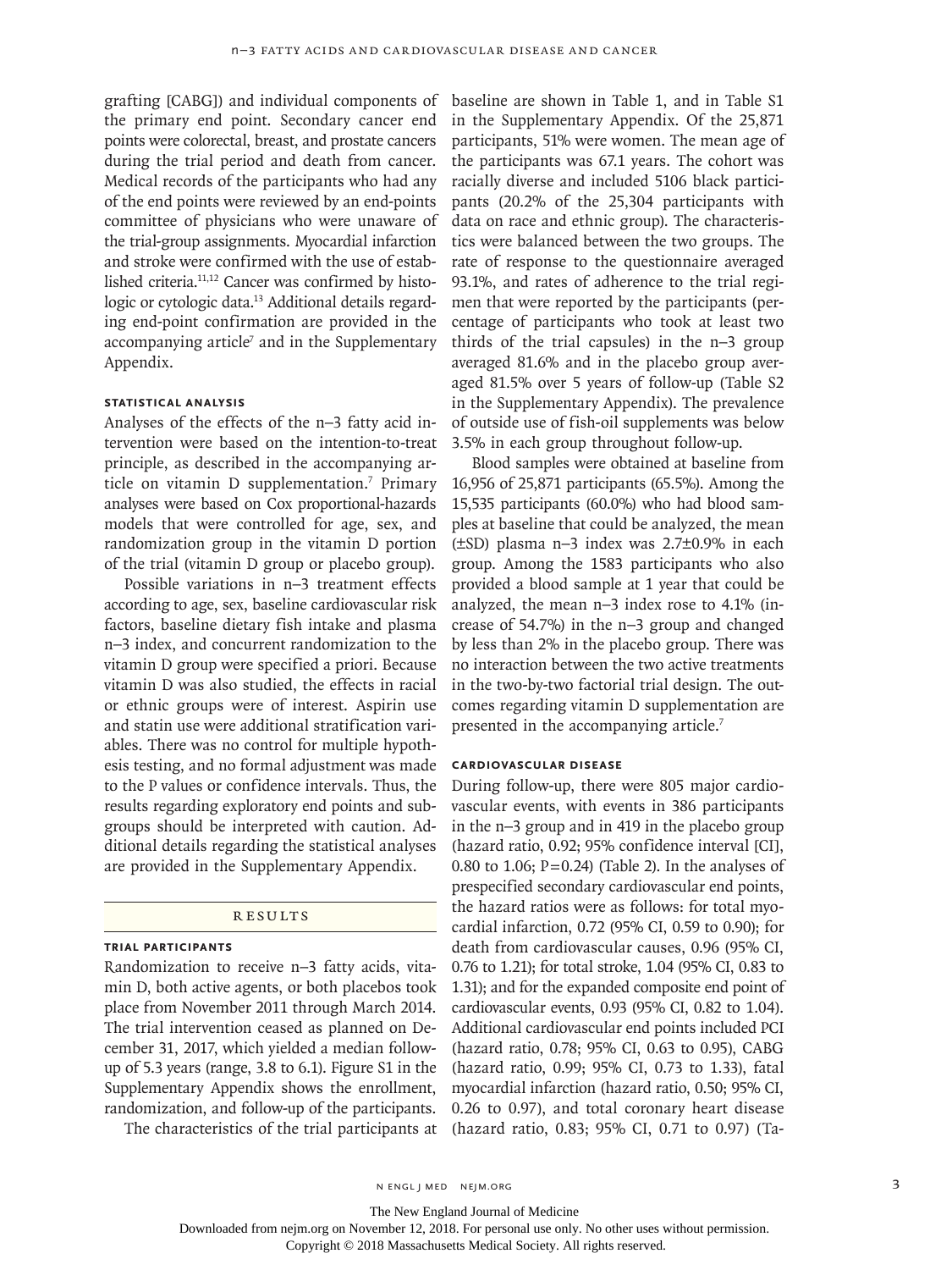| Table 1. Characteristics of the Participants at Baseline, According to Randomized Assignment to Marine n–3 Fatty Acids or Placebo.* |                          |                             |                                 |  |  |  |  |
|-------------------------------------------------------------------------------------------------------------------------------------|--------------------------|-----------------------------|---------------------------------|--|--|--|--|
| Characteristic                                                                                                                      | Total<br>$(N = 25, 871)$ | n-3 Group<br>$(N = 12,933)$ | Placebo Group<br>$(N = 12,938)$ |  |  |  |  |
| $Age - yr$                                                                                                                          | $67.1 \pm 7.1$           | $67.2 \pm 7.1$              | $67.1 \pm 7.1$                  |  |  |  |  |
| Female sex - no. (%)                                                                                                                | 13,085 (50.6)            | 6547 (50.6)                 | 6538 (50.5)                     |  |  |  |  |
| Race or ethnic group — no./total no. $(\%)\uparrow$                                                                                 |                          |                             |                                 |  |  |  |  |
| Non-Hispanic white                                                                                                                  | 18,046/25,304 (71.3)     | 9044/12,653 (71.5)          | 9002/12,651 (71.2)              |  |  |  |  |
| <b>Black</b>                                                                                                                        | 5106/25,304 (20.2)       | 2549/12,653 (20.1)          | 2557/12,651 (20.2)              |  |  |  |  |
| Nonblack Hispanic                                                                                                                   | 1013/25,304 (4.0)        | 491/12,653 (3.9)            | 522/12,651 (4.1)                |  |  |  |  |
| Asian or Pacific Islander                                                                                                           | 388/25,304 (1.5)         | 200/12,653(1.6)             | 188/12,651 (1.5)                |  |  |  |  |
| Native American                                                                                                                     | 228/25,304 (0.9)         | 120/12,653 (0.9)            | 108/12,651 (0.9)                |  |  |  |  |
| Other or unknown                                                                                                                    | 523/25,304 (2.1)         | 249/12,653 (2.0)            | 274/12,651 (2.2)                |  |  |  |  |
| Body-mass indext:                                                                                                                   | $28.1 + 5.7$             | $28.1 \pm 5.7$              | $28.1 \pm 5.8$                  |  |  |  |  |
| Current smoking - no./total no. (%)                                                                                                 | 1836/25,485 (7.2)        | 920/12,739 (7.2)            | 916/12,746(7.2)                 |  |  |  |  |
| Hypertension treated with medication - no./total no. (%)                                                                            | 12,791/25,698 (49.8)     | 6338/12,853 (49.3)          | 6453/12,845 (50.2)              |  |  |  |  |
| Current use of cholesterol-lowering medication - no./total<br>no. (%)                                                               | 9524/25,428 (37.5)       | 4788/12,707 (37.7)          | 4736/12,721 (37.2)              |  |  |  |  |
| Diabetes - no./total no. (%)                                                                                                        | 3549/25,828 (13.7)       | 1799/12,912 (13.9)          | 1750/12,916 (13.5)              |  |  |  |  |

\* Plus–minus values are means ±SD. There were no significant differences between the two groups with regard to the baseline characteristics. Percentages may not total 100 because of rounding.

† Race and ethnic group were reported by the participant.

‡ The body-mass index is the weight in kilograms divided by the square of the height in meters. Data were available for 12,615 participants in the n−3 group and for 12,639 in the placebo group.

> ble 2). The results regarding stroke subtypes and death from stroke are shown in Table 2.

> Cumulative incidence rates of major cardiovascular events are shown in Figure 1A. For major cardiovascular events, the curves did not differ significantly between the two groups. In an analysis that excluded the first 2 years of follow-up, the hazard ratio for major cardiovascular events in the n−3 group, as compared with the placebo group, was 0.89 (95% CI, 0.76 to 1.05), and the lower incidence of myocardial infarction in the n−3 group persisted (Table 2). The cumulative incidence rates of the prespecified secondary end points are shown in Figure S2 in the Supplementary Appendix.

> Subgroup analyses showed a possible lower incidence of the primary cardiovascular end point with n−3 supplementation than with placebo among participants with low fish consumption (Fig. 2). Additional subgroup analyses are presented in Tables S3 and S4 and Figure S3 in the Supplementary Appendix, with a focus on exploring differences according to racial or ethnic group, diabetes status, number of traditional cardiovascular risk factors, dietary fish intake, and other

variables for the primary end point of major cardiovascular events and the secondary end point of total myocardial infarction. For myocardial infarction, these analyses are presented as explanatory analyses to assess whether the effect of the intervention was similar across subgroups. The suggestion of greater differences in the risk of myocardial infarction among blacks and among those with low fish intake, comparing the n−3 group with the placebo group, is discussed in the Supplementary Appendix. For the other secondary cardiovascular end points of stroke, death from cardiovascular causes, and the expanded composite of major cardiovascular events plus coronary revascularization, no appreciable effect modification was found (data not shown).

## **Cancer and All-Cause Mortality**

During follow-up, invasive cancer developed in 1617 participants (820 in the n−3 group vs. 797 in the placebo group), with similar risks in the two groups (hazard ratio, 1.03; 95% CI, 0.93 to 1.13; P=0.56) (Table 2). No significant differences between the randomized groups were observed with regard to the incidence of breast, prostate, or

The New England Journal of Medicine Downloaded from nejm.org on November 12, 2018. For personal use only. No other uses without permission.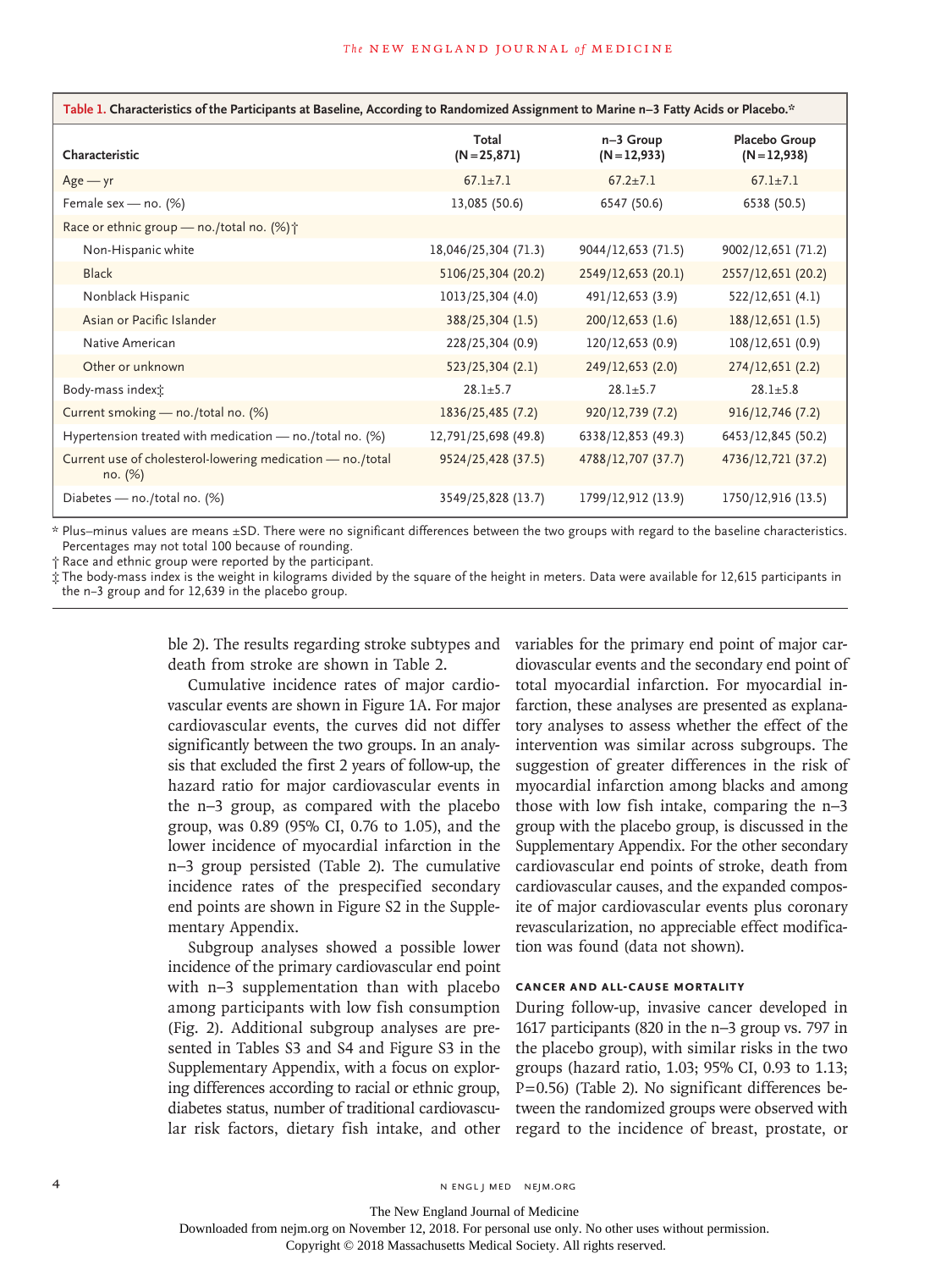| *.According to Randomized Assignment to n–3 Fatty Acids or Placebo, in Intention-to-Treat Analyses<br><b>End Point</b> | n-3 Group<br>$(N=12,933)$      | Placebo Group<br>$(N=12,938)$ | <b>Hazard Ratio</b><br>(95% CI) |
|------------------------------------------------------------------------------------------------------------------------|--------------------------------|-------------------------------|---------------------------------|
|                                                                                                                        | no. of participants with event |                               |                                 |
| Cardiovascular disease                                                                                                 |                                |                               |                                 |
| Primary end point: major cardiovascular<br>event†                                                                      | 386                            | 419                           | $0.92(0.80 - 1.06)$             |
| Cardiovascular event in expanded composite<br>end point <sub>*</sub>                                                   | 527                            | 567                           | $0.93(0.82 - 1.04)$             |
| Total myocardial infarction                                                                                            | 145                            | 200                           | $0.72(0.59 - 0.90)$             |
| Total stroke                                                                                                           | 148                            | 142                           | $1.04(0.83 - 1.31)$             |
| Death from cardiovascular causes                                                                                       | 142                            | 148                           | $0.96(0.76 - 1.21)$             |
| Other cardiovascular end points                                                                                        |                                |                               |                                 |
| PCI                                                                                                                    | 162                            | 208                           | $0.78(0.63 - 0.95)$             |
| CABG                                                                                                                   | 85                             | 86                            | $0.99(0.73 - 1.33)$             |
| Total coronary heart disease¶                                                                                          | 308                            | 370                           | $0.83$ (0.71-0.97)              |
| Ischemic stroke                                                                                                        | 111                            | 116                           | $0.96(0.74 - 1.24)$             |
| Hemorrhagic stroke                                                                                                     | 25                             | 19                            | $1.32(0.72 - 2.39)$             |
| Death from coronary heart disease                                                                                      | 37                             | 49                            | $0.76(0.49-1.16)$               |
| Death from myocardial infarction                                                                                       | 13                             | 26                            | $0.50(0.26 - 0.97)$             |
| Death from stroke                                                                                                      | 22                             | 20                            | $1.10(0.60 - 2.01)$             |
| Cancer                                                                                                                 |                                |                               |                                 |
| Primary end point: invasive cancer of any type                                                                         | 820                            | 797                           | $1.03(0.93 - 1.13)$             |
| Breast cancer                                                                                                          | 117                            | 129                           | $0.90(0.70 - 1.16)$             |
| Prostate cancer                                                                                                        | 219                            | 192                           | $1.15(0.94 - 1.39)$             |
| Colorectal cancer                                                                                                      | 54                             | 44                            | $1.23(0.83 - 1.83)$             |
| Death from cancer                                                                                                      | 168                            | 173                           | $0.97(0.79 - 1.20)$             |
| Death from any cause                                                                                                   | 493                            | 485                           | $1.02(0.90 - 1.15)$             |
| Analyses excluding the first 2 yr of follow-up                                                                         |                                |                               |                                 |
| Major cardiovascular event                                                                                             | 269                            | 301                           | $0.89(0.76 - 1.05)$             |
| Total myocardial infarction                                                                                            | 94                             | 131                           | $0.72(0.55 - 0.93)$             |
| Invasive cancer of any type                                                                                            | 536                            | 476                           | $1.13(1.00-1.28)$               |
| Death from cancer                                                                                                      | 126                            | 135                           | $0.93(0.73 - 1.19)$             |
| Death from any cause                                                                                                   | 371                            | 381                           | $0.97(0.84 - 1.12)$             |

\* Analyses were from Cox regression models that were controlled for age, sex, and randomization group in the vitamin D portion of the trial. The 95% confidence intervals were not adjusted for multiple comparisons.

† This end point was a composite of myocardial infarction, stroke, or death from cardiovascular causes.

‡ This end point was a composite of myocardial infarction, stroke, death from cardiovascular causes, or coronary revascularization (percutaneous coronary intervention [PCI] or coronary-artery bypass grafting [CABG]).

These events were not prespecified as primary or secondary end points.

¶ This end point was a composite of myocardial infarction, coronary revascularization (PCI or CABG), and death from coronary heart disease.

Downloaded from nejm.org on November 12, 2018. For personal use only. No other uses without permission.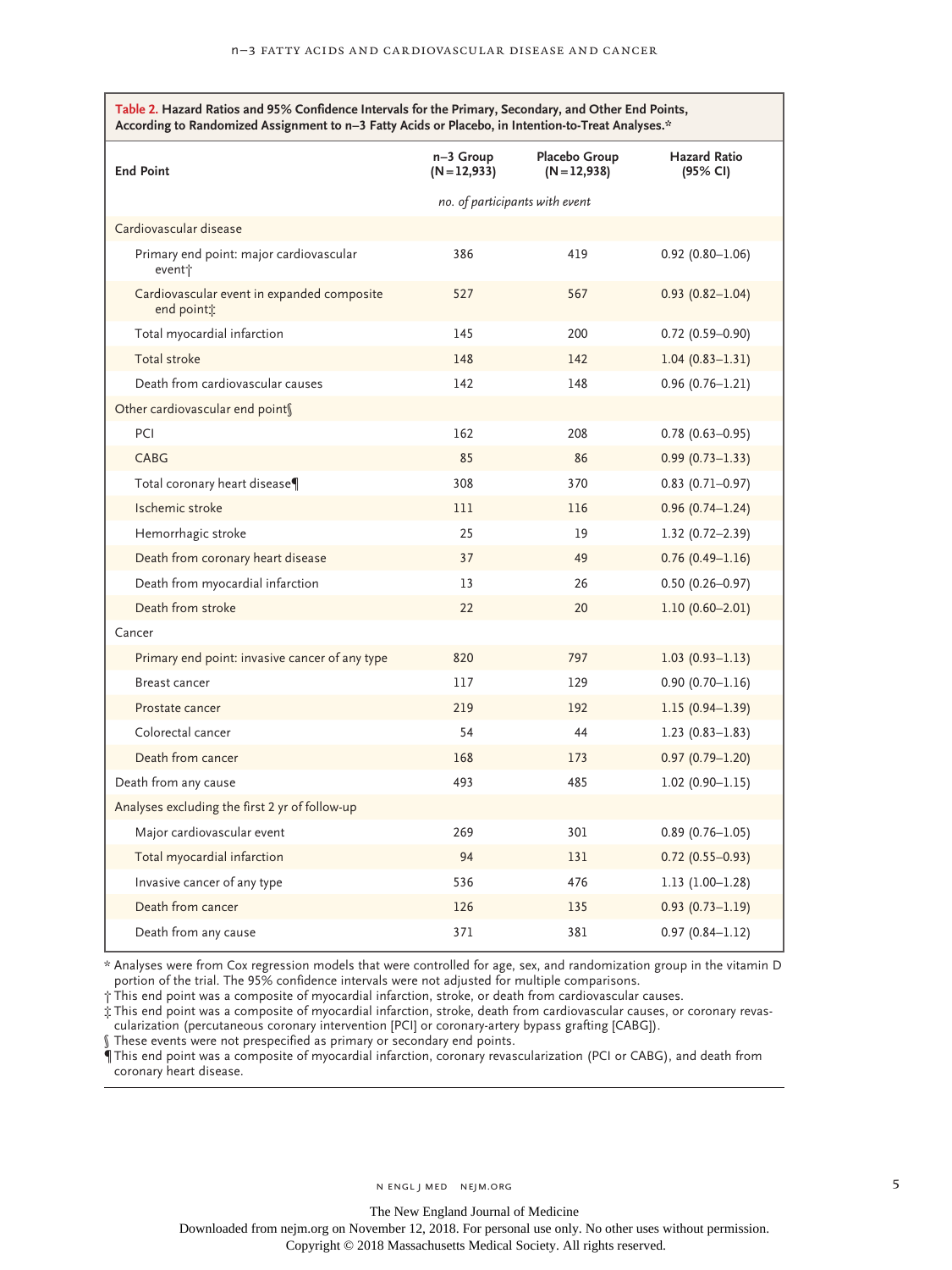

**Figure 1. Cumulative Incidence Rates of Major Cardiovascular Events and Invasive Cancer of Any Type, According to Year of Follow-up, in the n−3 Group and the Placebo Group.**

Analyses were from Cox regression models that were controlled for age, sex, and randomization group in the vitamin D portion of the trial (intention-to-

> colorectal cancer; death from cancer (341 deaths from cancer; hazard ratio, 0.97; 95% CI, 0.79 to 1.20); or death from any cause (978 deaths overall; hazard ratio, 1.02; 95% CI, 0.90 to 1.15).

> The cumulative-incidence curves for cancer did not differ significantly between the trial groups at any year of follow-up (Fig. 1B). Tests for proportionality over time in the proportional

hazards analysis suggested violation for cancer  $(P=0.08)$ . In analyses that excluded the first 2 years of follow-up, the hazard ratio for cancer in the n−3 group, as compared with the placebo group, was 1.13 (95% CI, 1.00 to 1.28), and the hazard ratio for death from cancer was 0.93 (0.73 to 1.19) (Table 2).

In the subgroup analyses, the variable of sex may have modified the results regarding cancer incidence  $(P=0.02$  for interaction) (Table S5 in the Supplementary Appendix). Fish intake at baseline may have modified the effects of the intervention on the incidence of death from any cause  $(P=0.02$  for interaction) (Table S6 in the Supplementary Appendix). There were no other significant interactions regarding cancer end points or death from any cause.

## **Adverse Events**

The incidence of gastrointestinal symptoms, major bleeding episodes, or other serious adverse events did not differ significantly between the n−3 group and the placebo group. Details are provided in Table S7 in the Supplementary Appendix.

#### Discussion

In this primary prevention trial with a median follow-up of 5.3 years, supplementation with n−3 fatty acids at a dose of 1 g per day did not lead to a significantly lower incidence of the primary end points of major cardiovascular events (a composite of myocardial infarction, stroke, and death from cardiovascular causes) or invasive cancer than placebo. Analyses of the components of the primary composite cardiovascular end point suggested that the risk of myocardial infarction was lower in the n−3 group than in the placebo group and that there was no significant difference in the incidence of death from cardiovascular causes or stroke. Exploratory analyses that excluded the first 2 years of follow-up suggested a nonsignificantly higher incidence of cancer in the n−3 group than in the placebo group but not a higher incidence of death from cancer.

Meta-analyses of n−3 supplementation trials involving adults who had cardiovascular disease or who were at high risk for cardiovascular disease have shown that supplementation has no, or at most a weak, preventive effect on cardiovascu-

The New England Journal of Medicine

Downloaded from nejm.org on November 12, 2018. For personal use only. No other uses without permission.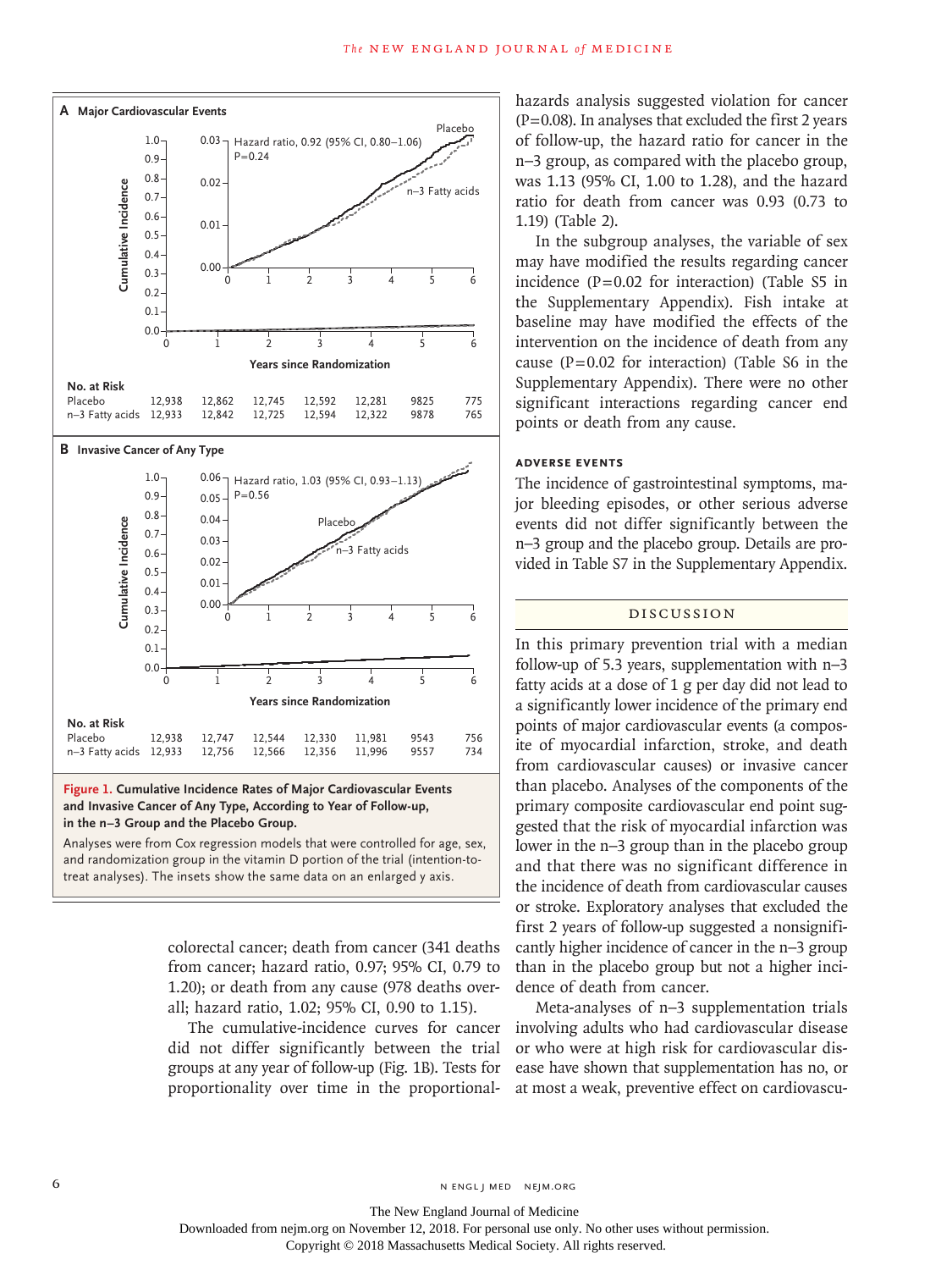| Subgroup                                                                                                                                       | No. of<br>Participants | n-3 Fatty<br>Acids | Placebo<br>no. of participants<br>with event | Hazard Ratio (95% CI)                                                                    | P Value for<br>Interaction |
|------------------------------------------------------------------------------------------------------------------------------------------------|------------------------|--------------------|----------------------------------------------|------------------------------------------------------------------------------------------|----------------------------|
| Age                                                                                                                                            | 25,871                 |                    |                                              |                                                                                          | 0.84                       |
| <median 66.7="" of="" td="" yr<=""><td>12,859</td><td>129</td><td>142</td><td><math>0.91(0.71 - 1.15)</math><br/>H</td><td></td></median>      | 12,859                 | 129                | 142                                          | $0.91(0.71 - 1.15)$<br>H                                                                 |                            |
| ≥Median of 66.7 yr                                                                                                                             | 13,012                 | 257                | 277                                          | $0.93(0.78 - 1.10)$                                                                      |                            |
| Sex                                                                                                                                            | 25,871                 |                    |                                              |                                                                                          | 0.88                       |
| Male                                                                                                                                           | 12,786                 | 213                | 233                                          | $0.91(0.76 - 1.10)$                                                                      |                            |
| Female                                                                                                                                         | 13,085                 | 173                | 186                                          | $0.93(0.76 - 1.15)$                                                                      |                            |
| Race                                                                                                                                           | 25,304                 |                    |                                              |                                                                                          | 0.26                       |
| Non-Hispanic white                                                                                                                             | 18,046                 | 292                | 289                                          | $1.00(0.85 - 1.18)$                                                                      |                            |
| Black                                                                                                                                          | 5,106                  | 62                 | 83                                           | $0.74(0.53 - 1.03)$                                                                      |                            |
| Other                                                                                                                                          | 2,152                  | 26                 | 30                                           | $0.94(0.55 - 1.59)$                                                                      |                            |
| Current smoker                                                                                                                                 | 25,485                 |                    |                                              |                                                                                          | 0.77                       |
| <b>No</b>                                                                                                                                      | 23,649                 | 340                | 365                                          | $0.93(0.80 - 1.07)$                                                                      |                            |
| Yes                                                                                                                                            | 1,836                  | 41                 | 44                                           | $0.94(0.62 - 1.44)$                                                                      |                            |
| <b>Diabetes</b>                                                                                                                                | 25,860                 |                    |                                              |                                                                                          | 0.19                       |
| <b>No</b>                                                                                                                                      | 23,132                 | 334                | 349                                          | $0.96(0.82 - 1.11)$                                                                      |                            |
| Yes                                                                                                                                            | 2,728                  | 52                 | 70                                           | $0.74(0.51 - 1.05)$                                                                      |                            |
| Hypertension                                                                                                                                   | 25,698                 |                    |                                              |                                                                                          | 0.32                       |
| No                                                                                                                                             | 12,907                 | 151                | 147                                          | $1.01(0.80 - 1.26)$                                                                      |                            |
| Yes                                                                                                                                            | 12,791                 | 231                | 270                                          | $0.87(0.73 - 1.03)$                                                                      |                            |
| Current cholesterol medication                                                                                                                 | 25,428                 |                    |                                              |                                                                                          | 0.77                       |
| <b>No</b>                                                                                                                                      | 15,904                 | 236                | 252                                          | $0.94(0.79 - 1.13)$                                                                      |                            |
| Yes                                                                                                                                            | 9,524                  | 140                | 154                                          | $0.90(0.72 - 1.13)$                                                                      |                            |
| Parental history of myocardial infarction                                                                                                      | 22,915                 |                    |                                              |                                                                                          | 0.56                       |
| No                                                                                                                                             | 19,262                 | 268                | 288                                          | $0.93(0.79 - 1.10)$                                                                      |                            |
| Yes                                                                                                                                            | 3,653                  | 61                 | 71                                           | $0.83$ (0.59-1.17)                                                                       |                            |
| Fish consumption                                                                                                                               | 25,435                 |                    |                                              |                                                                                          | 0.045                      |
| <median 1.5="" of="" servings="" td="" wk<=""><td>13,514</td><td>189</td><td>232</td><td><math>0.81(0.67 - 0.98)</math></td><td></td></median> | 13,514                 | 189                | 232                                          | $0.81(0.67 - 0.98)$                                                                      |                            |
| $\geq$ Median of 1.5 servings/wk                                                                                                               | 11,921                 | 189                | 176                                          | $1.08(0.88 - 1.32)$                                                                      |                            |
| Randomization in vitamin D portion of trial                                                                                                    | 25,871                 |                    |                                              |                                                                                          | 0.56                       |
| Placebo group                                                                                                                                  | 12,944                 | 200                | 209                                          | $0.96(0.79 - 1.16)$                                                                      |                            |
| Vitamin D group                                                                                                                                | 12,927                 | 186                | 210                                          | $0.88$ (0.72-1.08)                                                                       |                            |
| No. of cardiovascular risk factors                                                                                                             | 25,871                 |                    |                                              |                                                                                          | 0.19                       |
| $\mathbf 0$                                                                                                                                    | 7,802                  | 92                 | 85                                           | $1.06(0.79 - 1.42)$                                                                      |                            |
| $\,1$                                                                                                                                          | 8,948                  | 133                | 141                                          | $0.95(0.75 - 1.20)$                                                                      |                            |
| $\geq$ 2                                                                                                                                       | 9,121                  | 161                | 193                                          | $0.84(0.68 - 1.04)$                                                                      |                            |
| Baseline aspirin use                                                                                                                           | 25,497                 |                    |                                              |                                                                                          | 0.68                       |
| No                                                                                                                                             | 13,927                 | 192                | 199                                          | $0.96(0.78 - 1.17)$                                                                      |                            |
| Yes                                                                                                                                            | 11,570                 | 187                | 209                                          | $0.90(0.74 - 1.10)$                                                                      |                            |
| Baseline statin use                                                                                                                            | 25,447                 |                    |                                              |                                                                                          | 0.57                       |
| <b>No</b>                                                                                                                                      | 16,557                 | 247                | 260                                          | $0.95(0.80 - 1.14)$                                                                      |                            |
| Yes                                                                                                                                            | 8,890                  | 130                | 147                                          | $0.88(0.69 - 1.11)$<br>۲                                                                 |                            |
|                                                                                                                                                |                        |                    |                                              | 0.6<br>0.8<br>1:0<br>1.2<br>$1.4$ 1.6<br><b>Placebo Better</b><br>n-3 Fatty Acids Better |                            |

#### **Figure 2. Hazard Ratios and 95% Confidence Intervals of Major Cardiovascular Events According to Subgroup, Comparing the n−3 Group with the Placebo Group.**

Analyses were from Cox regression models that were controlled for age, sex, and randomization group in the vitamin D portion of the trial (intention-to-treat analyses). Analyses were not adjusted for multiple comparisons. Race and ethnic group were reported by the participant. Participants with diabetes and hypertension were defined as those receiving treatment for each condition. Parental history of myocardial infarction was defined as early myocardial infarction in a parent (at <60 years of age in father or <65 years of age in mother). Cardiovascular risk factors were smoking, diabetes, hypertension, a high cholesterol level, and parental history of early myocardial infarction.

The New England Journal of Medicine

Downloaded from nejm.org on November 12, 2018. For personal use only. No other uses without permission.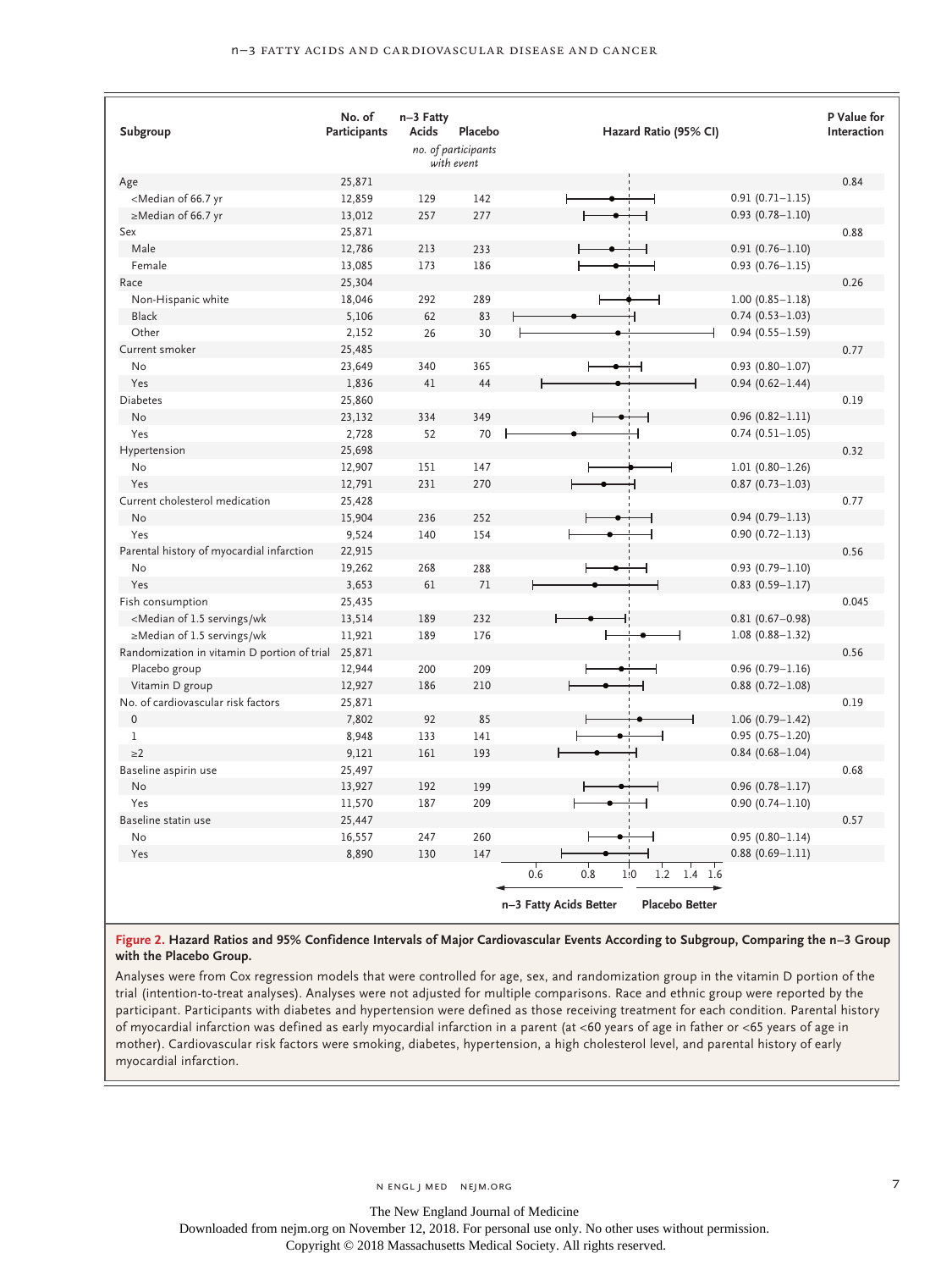lar outcomes, including major cardiovascular events, major coronary events, myocardial infarction, stroke, and revascularization.14-16 The recent ASCEND (A Study of Cardiovascular Events in Diabetes) trial,<sup>17</sup> which tested n–3 supplementation (at a dose of 1 g per day) in adults with diabetes in the United Kingdom, also showed generally null results. Thus, the possible benefit of the intervention with respect to the secondary end points of myocardial infarction and PCI in our trial, which tested n−3 fatty acids for primary prevention in a usual-risk population, raises the question of potential differences between results from primary and secondary prevention trials. Neither our trial nor the secondary prevention trials indicate a benefit of n−3 supplementation with respect to stroke or composite cardiovascular end points. Our finding of a possible lower incidence of the primary cardiovascular end point with n−3 supplementation than with placebo among participants with low fish consumption — a characteristic that has rarely been examined as an effect modifier in previous trials — is hypothesis-generating.

Two early, large, open-label trials that involved more than  $10,000$  participants<sup>6,18</sup> and tested doses of 1 g or more of n−3 fatty acids per day showed significant protection against coronary events. However, all but one<sup>19</sup> of the subsequent placebocontrolled trials<sup>17,19-24</sup> (some with smaller sample sizes $19-22$  and lower doses $20,22$ ) did not. The finding of a lower risk of coronary events with n−3 fatty acids than with placebo in our trial may be attributable in part to these design differences. Also, the prevalence of the use of medications for cardiovascular disease, including statins, betablockers, and anticoagulants, was higher in recent trials than in our trial, perhaps reducing the opportunity to detect incremental benefit. Although a recent meta-analysis<sup>15</sup> of n–3 trials showed no variation in results according to statin use, the dilution of a potential effect of n−3 supplementation by other medications cannot be ruled out. Such a dilution would probably be greater in the context of secondary prevention, in which medication use is more prevalent than in the context of primary prevention. In addition, participants in secondary prevention trials generally have more advanced atherosclerosis than those in primary prevention trials, which may necessitate the use of more powerful interventions than n−3 fatty acids (or higher doses

of n−3 fatty acids) to avert clinical events. Indeed, a greater benefit of n−3 supplementation on major cardiovascular events was observed among participants without a history of stroke in a recent meta-analysis<sup>15</sup> and among those without a history of cardiovascular disease in a trial involving patients with macular degeneration<sup>25</sup> than among those with such histories. Differences in fish consumption across study populations may have also influenced findings. Finally, there were few black participants in the secondary prevention trials, and our trial suggests that there is a greater coronary benefit of supplemental n−3 fatty acids in this racial group than in others.

The finding in subgroup analyses of the secondary end point of myocardial infarction that suggested possible greater cardiovascular benefits of n−3 supplementation in blacks than in non-Hispanic whites was unexpected, especially given that both these racial and ethnic groups had similar blood levels of EPA and DHA at baseline and similar fish intake. It may be a chance finding that would require corroboration in future trials. Recent observational studies have shown racial variation in associations of both marine and plant-derived n−3 biomarkers with the incidence of coronary disease.<sup>26</sup> Gene variants influence metabolism and the bioavailability of n−3 fatty acids, as has been observed in Greenland Inuits,<sup>27</sup> and may influence coronary risk.28 Other racial and ethnic differences in clinical, dietary, or environmental factors may also account for this finding.<sup>29</sup> Finally, blacks have a higher prevalence of coexisting conditions such as diabetes and hypertension than do non-Hispanic whites. However, treatment-associated hazard ratios for myocardial infarction were lower across cardiovascular-risk strata among blacks, with lower hazard ratios than among non-Hispanic whites (Table S3 in the Supplementary Appendix).

The hypothesis that supplemental n−3 fatty acids confer coronary protection is biologically plausible. Data from laboratory studies and from studies in animals, as well as from small trials of intermediate cardiovascular end points in humans, support mechanisms including antithrombotic, hypotriglyceridemic, blood-pressure–lowering, and antiinflammatory effects; impeded growth of atherosclerotic plaques; slowing of heart rate; reduced susceptibility to cardiac arrhythmias; and the promotion of nitric oxide–induced endo-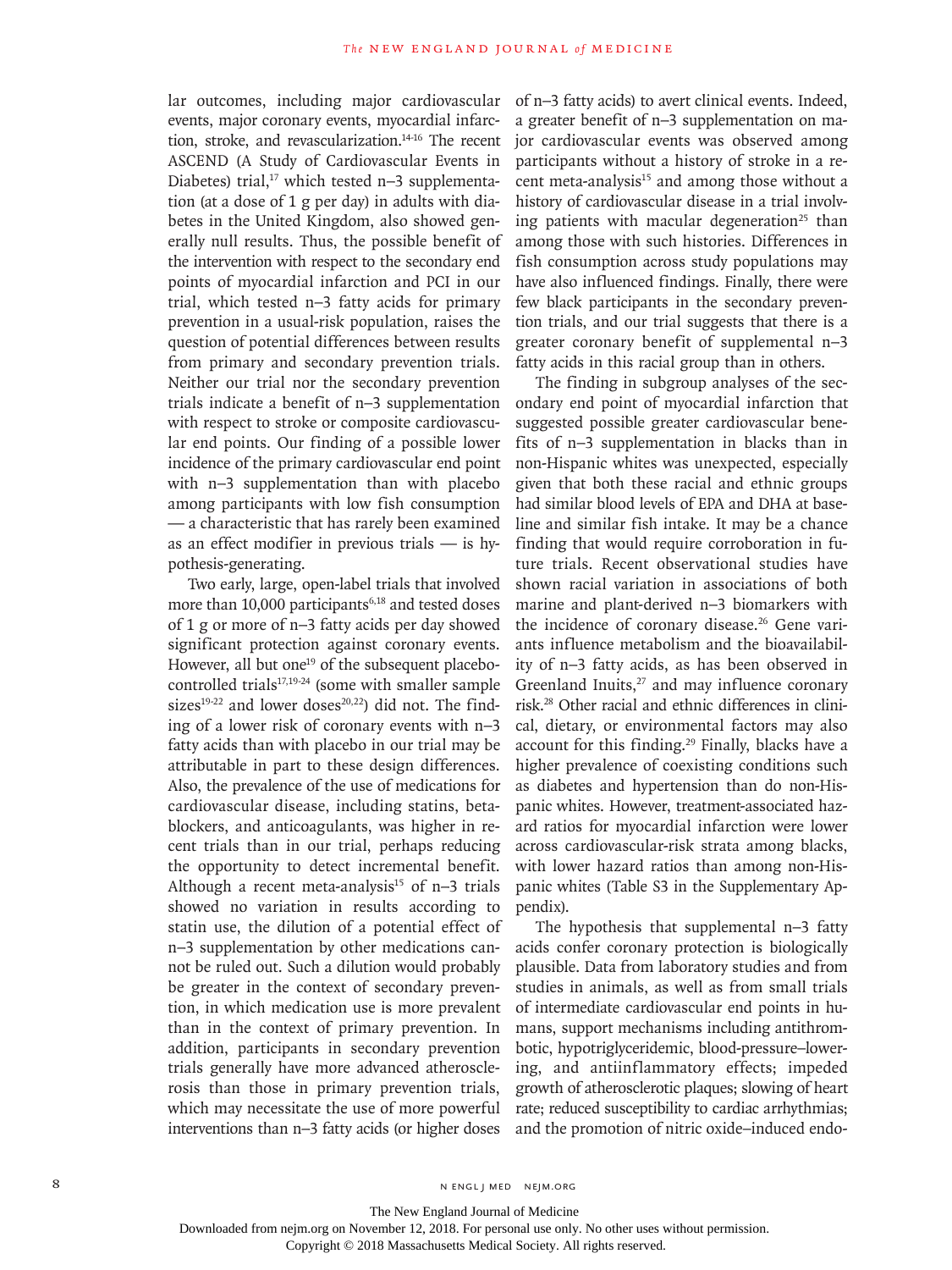thelial relaxation whereby n−3 fatty acids may reduce risk.1,8 Data from experimental studies provide support for relevant molecular and generegulatory effects.<sup>1</sup> The dose–response curve for most effects plateaus at 1 g or less of n−3 fatty acids per day.30 Observational studies suggest significant inverse associations between fish intake or n−3 fatty acid biomarkers and coronary outcomes — findings that are compatible with these mechanisms.<sup>26,31-33</sup>

With regard to cancer, our findings are consistent with the results of secondary prevention trials of n−3 fatty acids for cardiovascular disease, which have mostly shown neutral effects or slight (but nonsignificant) elevations in cancer incidence with n–3 fatty acids.<sup>6,17,18,23,24,34,35</sup> A 2014 meta-analysis of 10 trials of n−3 fatty acids showed a risk of cancer that was nonsignificantly higher, by 10%, with the n−3 fatty acids than with placebo  $(P=0.12).^{36}$  A 2018 metaanalysis of n–3 trials of cardiovascular disease<sup>15</sup> also showed no significant association between supplementation and incidence of cancer but did not provide an effect estimate. Our finding of a more favorable effect regarding the incidence of cancer among women contrasts with the results of a European trial of n–3 fatty acids,<sup>34</sup> which showed a higher risk of cancer with n−3 fatty acids than with placebo among women but not among men. Among three trials investigating cancer mortality, two have shown a neutral treatment effect on the rate of death from cancer<sup>17,19</sup> and one has shown a possible benefit.<sup>35</sup> The lack of a significant treatment effect of n−3 supplementation on all-cause mortality in the present trial is consistent with the results of meta-analyses of earlier trials<sup>14,16</sup> and with the results of ASCEND.17

The strengths of our trial include a large general population sample with racial, ethnic group, and geographic diversity; high rates of follow-up and adherence to the pill regimen; high rates of obtaining blood samples; validated biomarkers of adherence to the regimen; dietary

assessments; and rigorously adjudicated end points. Ancillary studies examining diabetes, atrial fibrillation, cognition, autoimmune disorders, and other outcomes in our trial are in progress and may inform the overall benefit–risk balance of n−3 supplementation.

Our trial also has certain limitations. The median duration of the trial intervention was 5.3 years. The single dose level of n−3 fatty acids that was used in this trial did not permit exploration of dose–response relationships. However, the dose that we used has been recommended by the American Heart Association for cardioprotection in persons with a history of coronary disease $5,37$ and is at least twice the dose that has been recommended for cardiovascular protection in healthy populations (equivalent to 1 to 2 servings of fish per week). $31,37$  The results of ongoing trials $38,39$ that are testing higher doses in high-risk populations will be informative but may not apply to primary prevention. Some of our subgroup analyses are based on small numbers of events.

In conclusion, supplementation with n−3 fatty acids did not result in a lower incidence than placebo of the primary end points of major cardiovascular events (a composite of myocardial infarction, stroke, or death from cardiovascular causes) and invasive cancer of any type.

The views expressed in this article are those of the authors and do not necessarily represent the views of the Department of Health and Human Services or the National Institutes of Health.

Supported by grants (U01 CA138962 and R01 CA138962) from the National Cancer Institute, the National Heart, Lung, and Blood Institute, the Office of Dietary Supplements, the National Institute of Neurological Disorders and Stroke, and the National Center for Complementary and Integrative Health. The ancillary studies were supported by grants from multiple institutes, including the National Heart, Lung, and Blood Institute, the National Institute of Diabetes and Digestive and Kidney Diseases, the National Institute on Aging, the National Institute of Arthritis and Musculoskeletal and Skin Diseases, the National Institute of Mental Health, and others.

Disclosure forms provided by the authors are available with the full text of this article at NEJM.org.

A data sharing statement provided by the authors is available with the full text of this article at NEJM.org.

We thank the trial investigators, staff, and participants for their commitment to the trial.

#### **References**

**1.** Mozaffarian D, Wu JH. Omega-3 fatty acids and cardiovascular disease: effects on risk factors, molecular pathways, and clinical events. J Am Coll Cardiol 2011;58: 2047-67.

**2.** Rizos EC, Elisaf MS. Does supplementation with omega-3 PUFAs add to the prevention of cardiovascular disease? Curr Cardiol Rep 2017;19(6):47.

**3.** Gerber M. Omega-3 fatty acids and cancers: a systematic update review of epidemiological studies. Br J Nutr 2012; 107:Suppl 2:S228-S239. **4.** Kantor ED, Rehm CD, Du M, White E, Giovannucci EL. Trends in dietary supplement use among US adults from 1999- 2012. JAMA 2016;316:1464-74.

**5.** Kris-Etherton PM, Harris WS, Appel LJ. Fish consumption, fish oil, omega-3 fatty acids, and cardiovascular disease. Circulation 2002;106:2747-57.

The New England Journal of Medicine

Downloaded from nejm.org on November 12, 2018. For personal use only. No other uses without permission.